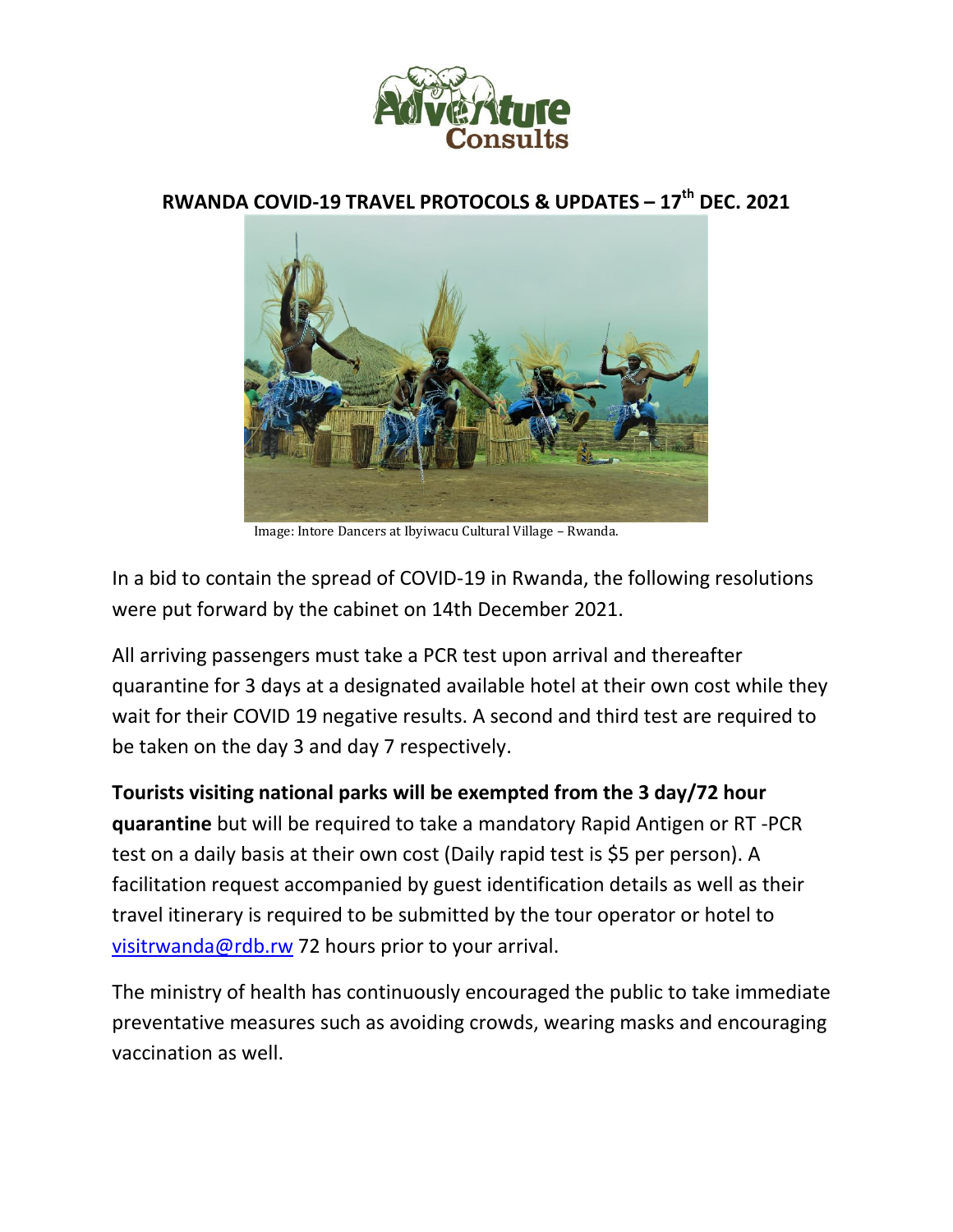

Important to note is that these measures keep changing and sometimes at last minute, so we recommend that you get in touch with our team (sales@adventureconsults.com) or check updates on this link https://www.adventureconsults.com/news/stories-updates.html for more up-todate information.

## Other guidelines as earlier issued on 10<sup>th</sup> December 2021.

- 1. Direct flights between Rwanda and Southern Africa are temporarily suspended.
- 2. A seven-day quarantine at the traveler's cost will be request for passengers traveling from, or those with a recent history of travel in, countries of concern. On November 29, 2021, the Rwandan Ministry of Health announced that passengers traveling from countries of concern are required to quarantine for seven (7) days at the own cost as a designated quarantine hotel. This measure applies to passengers who have visited any of these countries within seven (7) days of arrival to Rwanda. Travelers from the following countries are subject to this requirement: Botswana, Eswatini, Lesotho, Malawi, Mozambique, Namibia, South Africa, Zambia, and Zimbabwe.

## **General information;**

- Kigali International Airport remains open.
- Negative RT-PCR test results taken within **72** hours of departure are required to board a plane to Kigali.
- Travelers departing Rwanda must test negative for COVID-19 within **72** hours before departure.
- Masks/face coverings are required in public.
- The Government of Rwanda has a zero-tolerance policy for exporting positive COVID-19 cases. If you test positive for COVID-19 upon arrival or during your time in Rwanda (even if you are fully vaccinated), the severity of your symptoms will determine whether you are isolated in a government-run treatment center or a hotel at your own cost. You will not be permitted to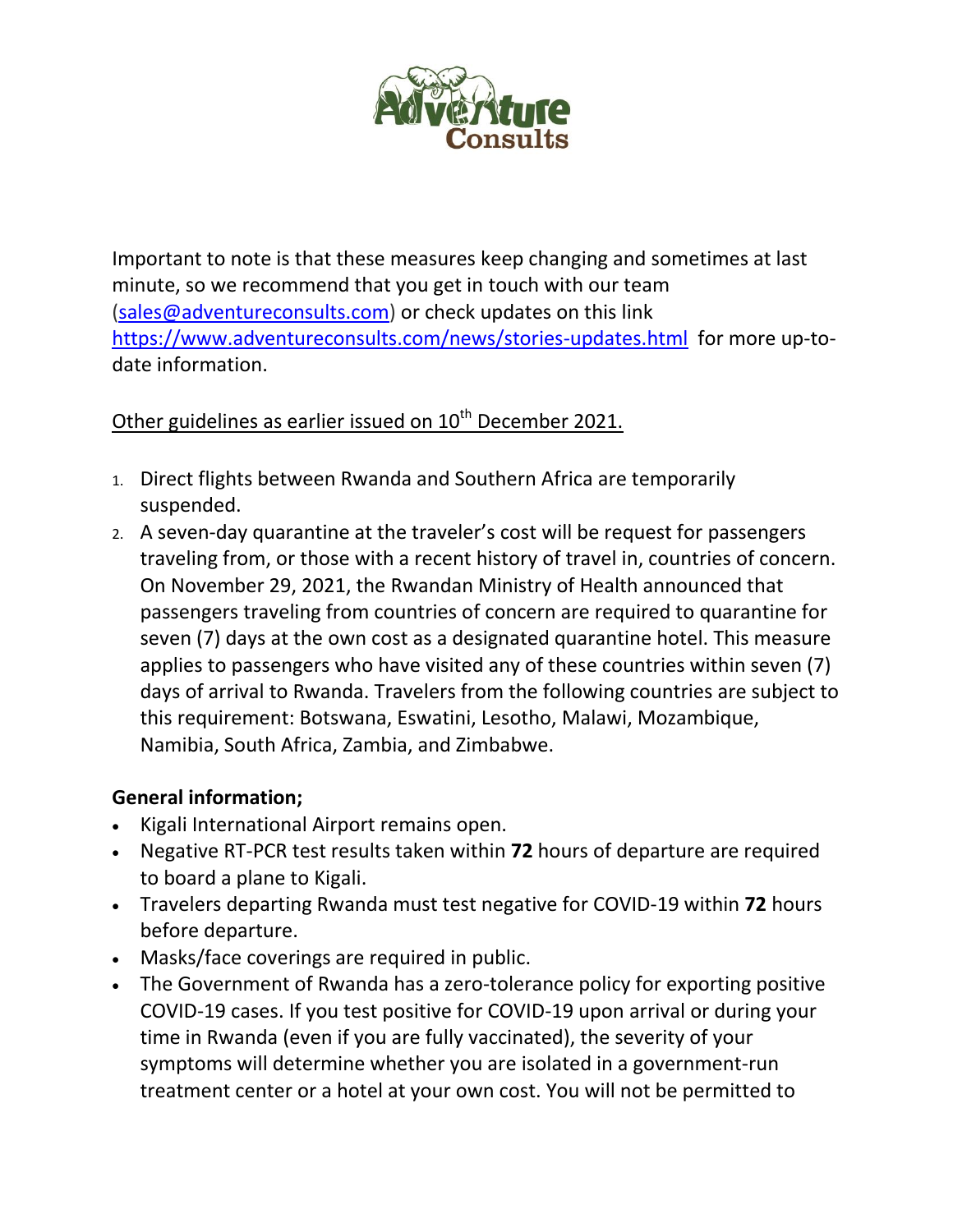

leave Rwanda until you receive a negative PCR test result, which could take several weeks from the first detection of your infection.

- Your vaccination status does not change these protocols.
	- All travelers arriving in Rwanda **must** complete the Passenger Locator Form and upload the negative COVID-19 test certificate before their departure to Rwanda. The Passenger Locator Form is available on the left side of RBC's website here https://www.rbc.gov.rw/index.php?id=188
	- All travelers arriving in Rwanda are required to have a negative COVID-19 certificate. The only accepted test is a SARS-CoV2 Real Time Polymerase (RT-PCR) performed within **72** hours prior to departure for Rwanda. All other forms of COVID-19 tests are not permitted.
	- COVID-19 testing is not required for accompanied children under 5 years old.
	- Health screening procedures are in place at airports and other ports of entry.
	- Travelers will be tested for COVID-19 upon arrival at Kigali International Airport. The payment for the test at the airport is \$60. The payment is to be made online or by cash upon arrival.
	- Transit passengers who are not leaving the airport will be screened upon entry and are not required to test upon arrival.
	- If a traveler's test result is positive for COVID-19 (even if asymptomatic or if the traveler is already vaccinated) while in Rwanda, they will be treated as indicated in the National COVID-19 Management Guidelines until they have fully recovered. All treatment is at the expense of the traveler.
	- Travelers departing Rwanda must test negative for COVID-19. The only accepted test is a SARS-CoV2 Real Time Chain Polymerase (RT-PCR) performed within 72 hours before departure. All other tests are not permitted. Travelers are encouraged to book and pay for their tests at least two days prior to departure through the online platform here.
	- Tourism activities continue normally but in strict adherence to COVID-19 health guidelines. Highly recommend to book through a registered and licensed tour operator for smooth execution of your trip.
	- Tourists, including children, visiting the National Parks will be required to present a negative COVID-19 test result taken within 72 hours. please get in touch (sales@adventureconsults.com) for more details.